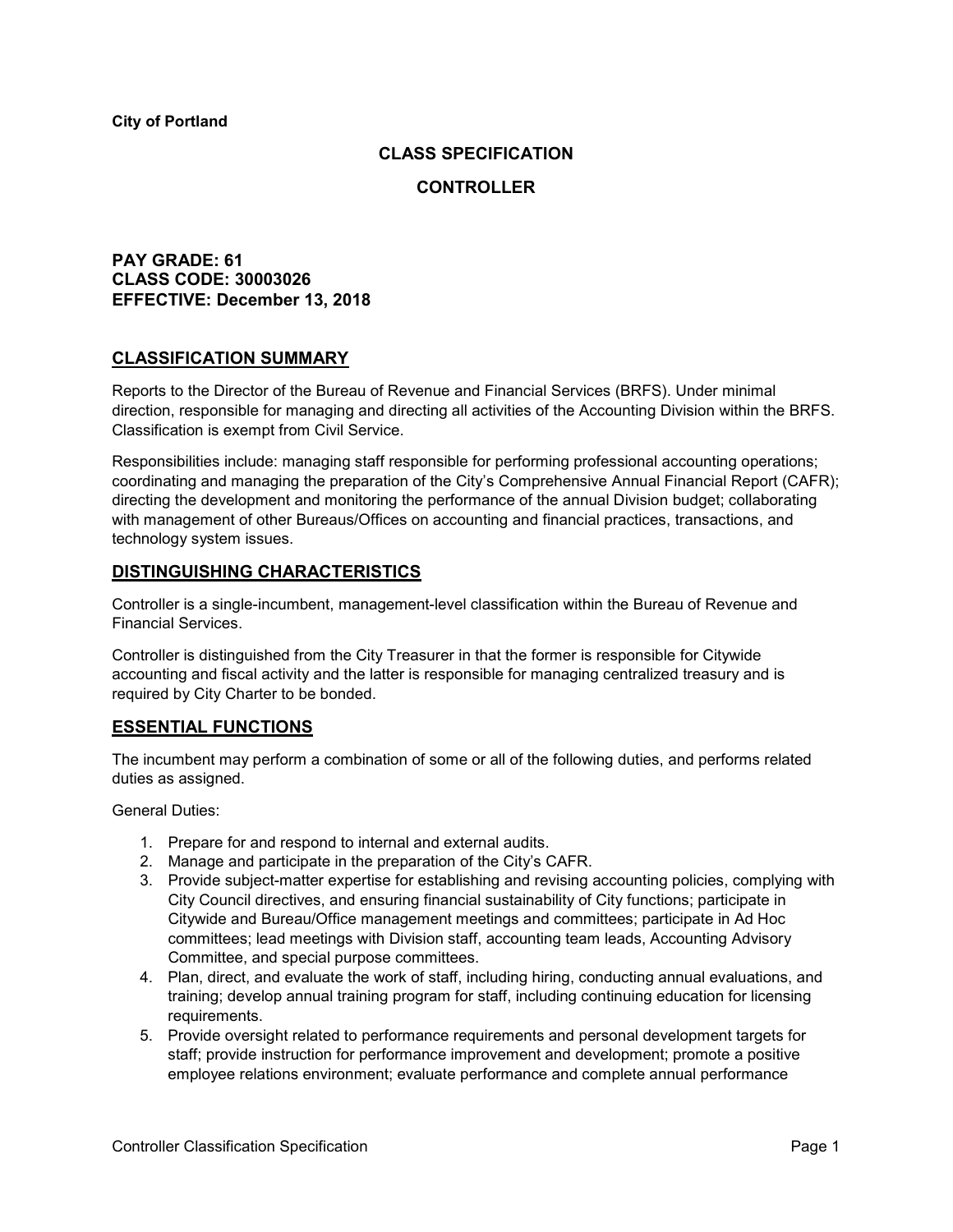reviews; ensure that employees are provided with guidance and opportunity to correct deficiencies; ensure appropriate discipline procedures are implemented.

- 6. Provide leadership to attract, develop, and retain diverse, highly competent, service-oriented staff that support the City's and Bureau/Office's mission, objectives, and service expectations; create and promote an equitable workplace that demonstrates an environment respectful of living and working in a multicultural society.
- 7. Resolve accounting issues with Bureaus/Offices and provide oversight for the implementation of new accounting standards and regulations.
- 8. Update and participate in the development of Accounting Administrative Rules (AAR); present draft AAR's to City Council for approval.
- 9. Work with subordinate supervisors and staff to implement and monitor work plans to achieve performance measures and meet Division goals.
- 10. Direct budget development and administration, including forecasting resources needed for staffing, equipment, materials, and supplies; manage unit payroll and operating budgets; monitor budget to actual revenues and expenditures and suggest mid-year or other adjustments; direct and oversee cost/benefit and resource requirement analyses of the Division budget.

# **SUPERVISION RECEIVED AND EXERCISED**

The work of this classification is performed under minimal direction by the Director of the Bureau of Revenue and Financial Services.

Directly supervises employees. Indirectly supervises staff assigned to subordinate supervisors.

# **KNOWLEDGE/SKILLS/ABILITIES REQUIRED**

- 1. Thorough knowledge of principles and practices of governmental accounting, including applicable accounting standards and procedures such as Government Accounting Standards Board Generally Accepted Accounting Principles, Federal Energy Regulatory Commission, Federal Accounting Standards Board and American Institute of Certified Public Accountants Auditing Standards.
- 2. Thorough knowledge of Oregon's Local Budget Law, City Code, ordinances, fiscal policies, procedures, administrative rules, compliance guidelines, and procedures applicable to accounting, procurement, and contracting; state and federal securities and tax laws and regulations; relevant federal, state, and local laws, statutes, regulations, ordinances, and court decisions, and the ability to analyze, interpret, explain, and apply them.
- 3. Thorough knowledge of internal control standards and audit practices and procedures.
- 4. Thorough knowledge of the principles and practices of leadership, operational and strategic planning, business communication, public administration, program evaluation, and budget preparation and administration.
- 5. Thorough knowledge of principles of management, supervision, training, and performance evaluation.
- 6. Ability to communicate effectively, both verbally and in writing; present information, proposals, and recommendations clearly and persuasively in public settings; prepare clear, concise, and comprehensive reports and correspondence involving technical, budgetary, and financial data; communicate complex analytical topics to non-financial audiences.
- 7. Ability to apply analytic and problem-solving skills to independently develop sound decisions, conclusions, and recommendations.
- 8. Ability to establish and maintain effective working relationships with Bureau/Office staff, representatives of other governmental agencies, the public, and others encountered in the course of work.